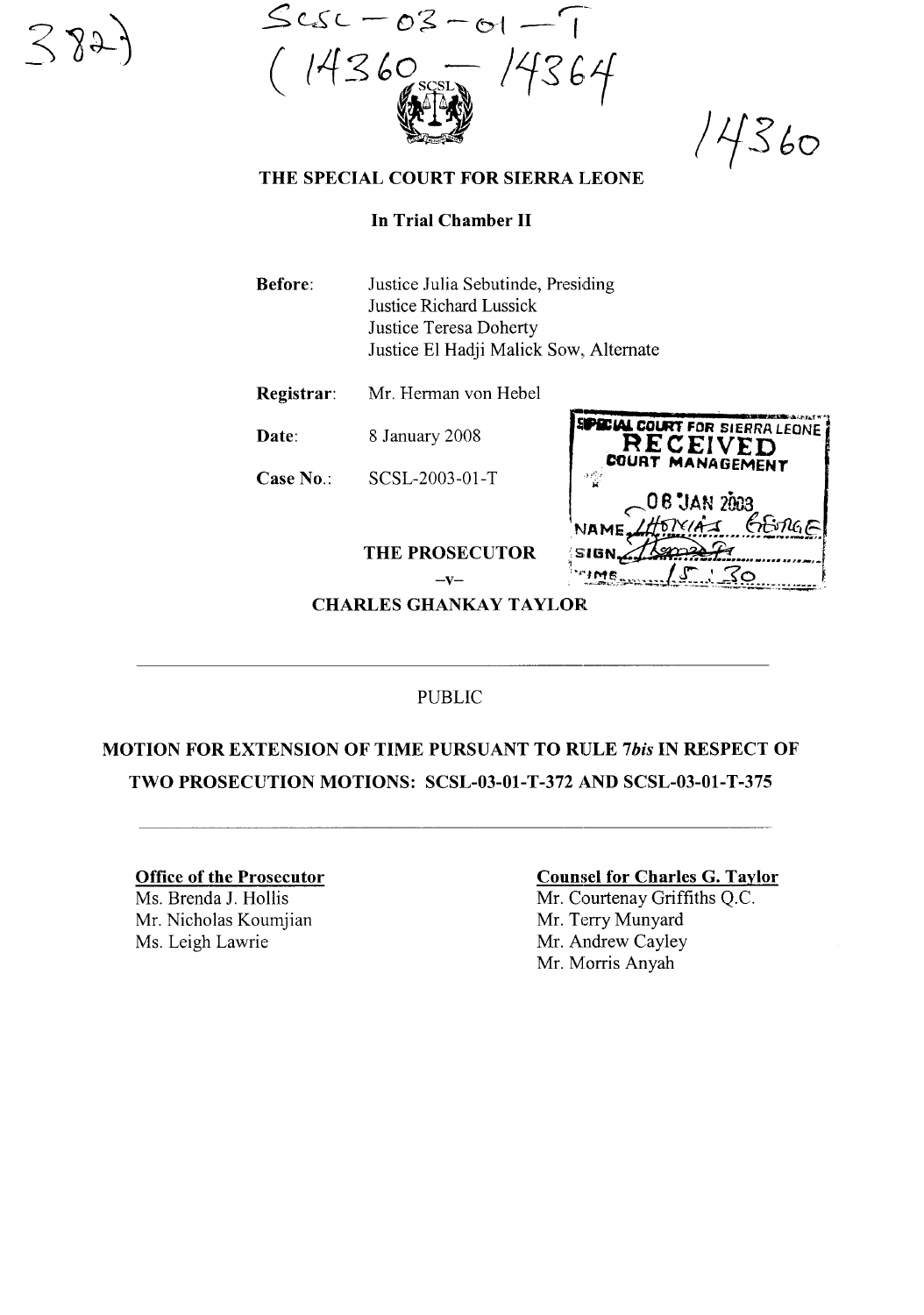14361

# **I. Introduction**

- 1. On 13 December 2007, the Prosecution filed a *Confidential Prosecution Motion for the Testimony of Witnesses TFJ-548, TFJ-555* & *TFJ-56J to be Held in Closed Session.!* Additionally, on 14 December 2007, the Prosecution filed a *Public with Confidential Annexes Prosecution Motion for Admission of Part of the Prior Evidence of TFJ*-362 & *TFJ*-37*J Pursuant to Rule 92ter.* <sup>2</sup> Both were filed just before the Defence separated for the Judicial Recess.
- 2. According to the *Order Scheduling Judicial Recess* of 17 October 2007, Defence responses to both of these motions should have been filed by 7 January 2008.<sup>3</sup>
- 3. Pursuant to Rule 7*bis* of the Special Court Rules of Procedure and Evidence, a motion for extension of time must be filed within three days of the receipt of the motion. Accordingly, and considering that the otherwise applicable deadline for a Response by the Defence to both motions expired during judicial recess, a motion for an extension of time should have also been filed by the Defence on 7 January 2008. Rule 7bis also states that the Trial Chamber may dispose of a motion for an extension of time without giving the other party the opportunity to respond if it is of the opinion that no prejudice will be caused to the other party.
- 4. The failure by the Defence to file timely responses to both Prosecution motions was the result of an unintentional oversight which, in tum, derived from a combination of factors, including: the fact that the motions were filed right on the eve of the Judicial Recess period at a time when members of the Defence team were all not in the same location (The Hague) and were somewhat distracted by the personal events surrounding the approaching December holiday season. This regrettable oversight resulted in no member of the Defence team being assigned to work on the responses during the recess. However, the

<sup>&</sup>lt;sup>1</sup> Prosecutor v. Taylor, SCSL-03-01-T-372, Confidential Prosecution Motion for the Testimony of Witnesses TF1-548, TFI-555 & TFI-561 to be Held in Closed Session, 13 December 2007 ("Closed Session Motion").

*<sup>2</sup> Prosecutor v. Taylor,* SCSL-03-01-T-375, Public with Confidential Annexes Prosecution Motion for Admission of Part of the Prior Evidence of TF1-362 & TF1-371 Pursuant to Rule 92ter, 14 December 2007 ("92ter Motion").

*<sup>3</sup> Prosecutor v. Taylor,* SCSL-03-01-T-349, Order Scheduling Judicial Recess, 17 October 2007 ("Order").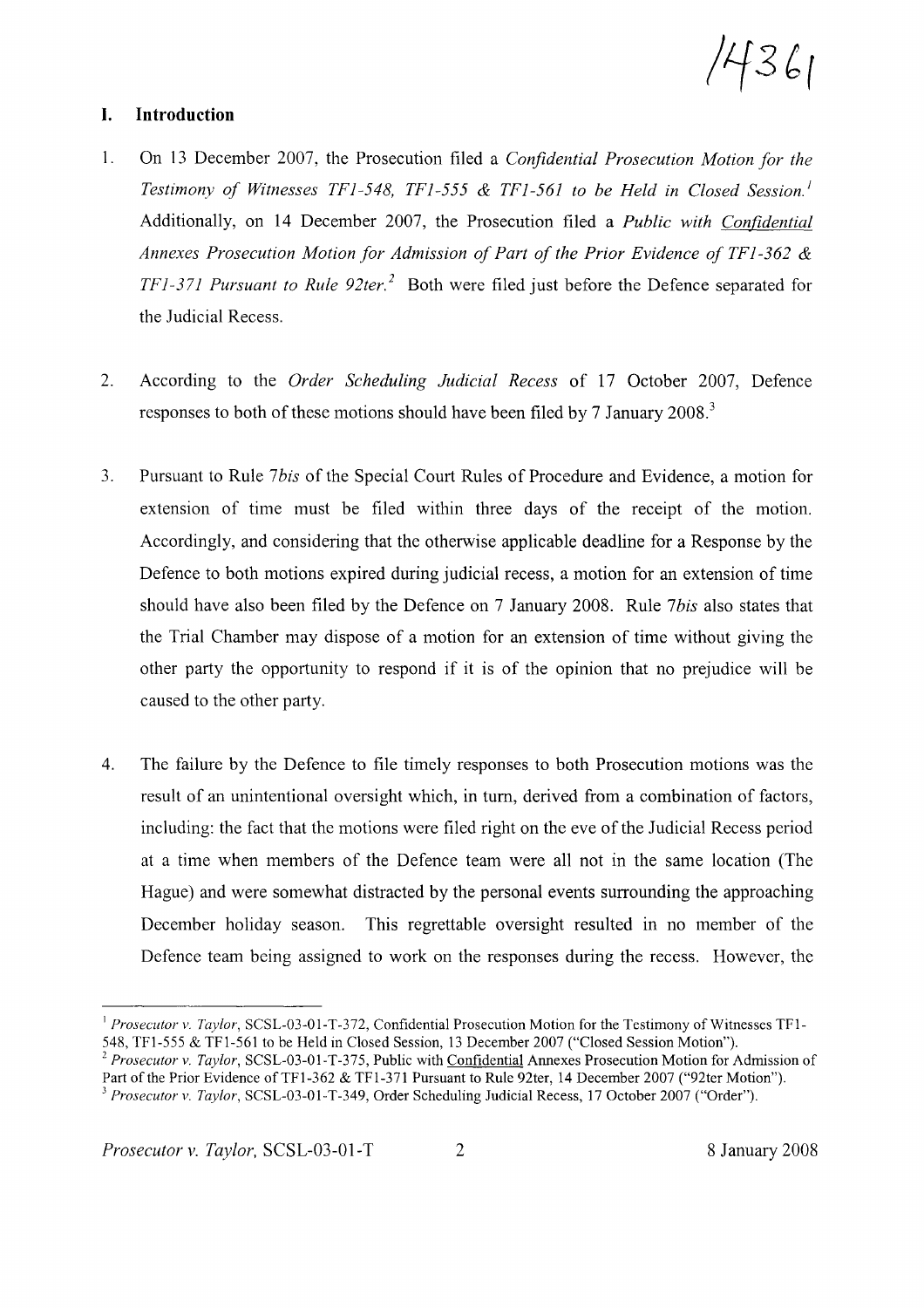$14362$ 

Defence is of the view that both the Closed Session Motion and the 92ter Motion raise significant issues regarding the Accused's Article 17 rights to a fair and public hearing, and that they each require a substantive and thoughtful response. Consequently, and in the interests of justice, the Defence respectfully seeks leave of court to file this motion for an extension of time and to be granted a reasonable period of time to respond to both. In this regard, the Defence respectfully requests until **14** January 2008, to file its responses to both motions at issue.

#### **II. Submissions**

- 5. Had time not expired during Judicial Recess, a **14** January 2008 deadline would be considered timely under Rule 7, as the responses would have been filed within the 10 day time period. This motion for an extension would also been considered timely because it would have fallen within the prescribed three- day time period under Rule 7*bis.*
- 6. The Defence submits that there would be no prejudice caused to the Prosecution if the Defence is granted an additional week to respond to these two motions. Nor will a oneweek extension delay the trial proceedings in any way. The Closed Session Motion is in relation to witnesses TFI-548, TFI-555 and TFI-561. The 92ter Motion is in relation to witnesses TFI-362 and TFI-371. According to the Prosecution Witness Lists for the first three weeks of trial, none of these three witnesses are scheduled to testify between now and 25 January 2008.<sup>4</sup> This should allow the Prosecution enough time to Reply and still give the Trial Chamber ample time to reach a decision before any of the witnesses are scheduled to testify.
- 7. The interests of justice favour an extension of time for the Defence, in large part because the substance of the motions deal with the public nature of the trial proceedings against Mr. Taylor and the Defence should, as such, be permitted the requested opportunity to respond. Additionally, the 92ter Motion touches on the rights of the Accused to confront

<sup>4</sup> See *Prosecutor* v. *Taylor,* SCSL-03-01-T-373, Public Prosecution Witness List with Confidential Annex B for Weeks 7-11 January and 14-18 January 2008, 13 December 2007; *Prosecutor* v. *Taylor,* SCSL-03-0l-T-379, Public Prosecution Witness and Exhibit List for Week 21-25 January 2008, 7 January 2008.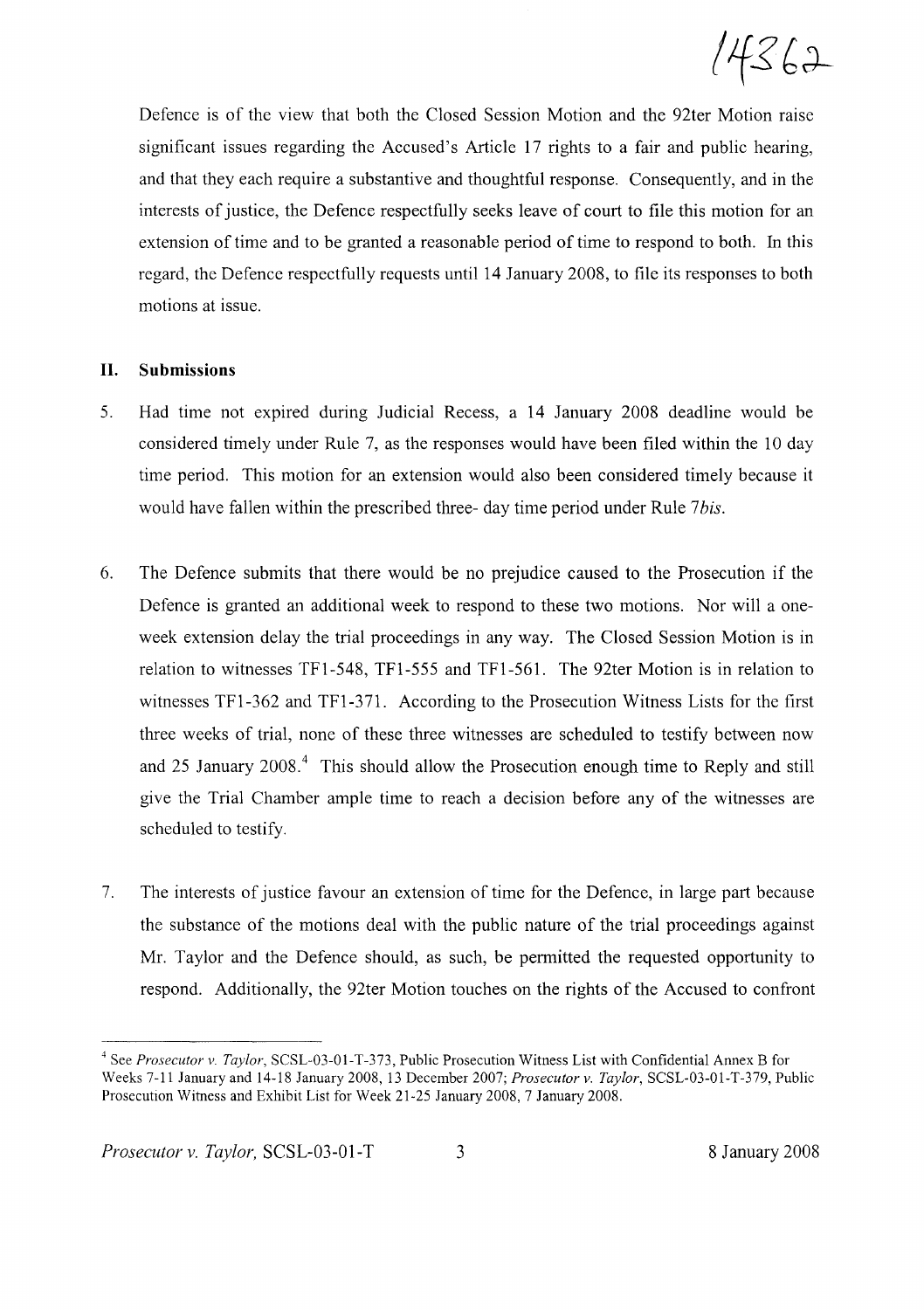$14363$ 

the witnesses against him and manner in which evidence against him will be tendered. These essential rights should not be abrogated simply because of an unintentional oversight on the part of the Defence.

- 8. It is important to note that this is the first time in the trial against Mr. Taylor that either the use of closed session testimony or the admission of Rule 92ter prior testimony have been considered by the Trial Chamber. The Defence do not wish for the Trial Chamber to set a precedent on these issues without first having the views of the Defence considered.
- 9. Both motions are of considerable length and, given the fact that trial is now in session, it is not possible for the Defence to adequately respond to them in just a day or two. For instance, the 92ter motion contains annexes of almost 1000 pages in length.

### **III. Conclusion**

10. In the interests of justice and because there is no prejudice to the Prosecution or delay in the trial schedule, the Defence respectfully request leave to submit this Motion for an Extension of Time, and through it, respectfully requests until 14 January 2008, to respond to the *Confidential Prosecution Motion for the Testimony o.fWitnesses TF1-548, TF1-555* & *TF1-561 to be Held in Closed Session* and the *Public with Confidential Annexes Prosecution Motion for Admission of Part of the Prior Evidence of TF1-362 & TF1-371 Pursuant to Rule 92ter.*

Respectfully Submitted,

Fansvik

**For Courtenay Griffiths, Q.c. Lead Counsel for Charles G. Taylor** Dated this 8<sup>th</sup> Day of January 2008 Freetown, Sierra Leone.